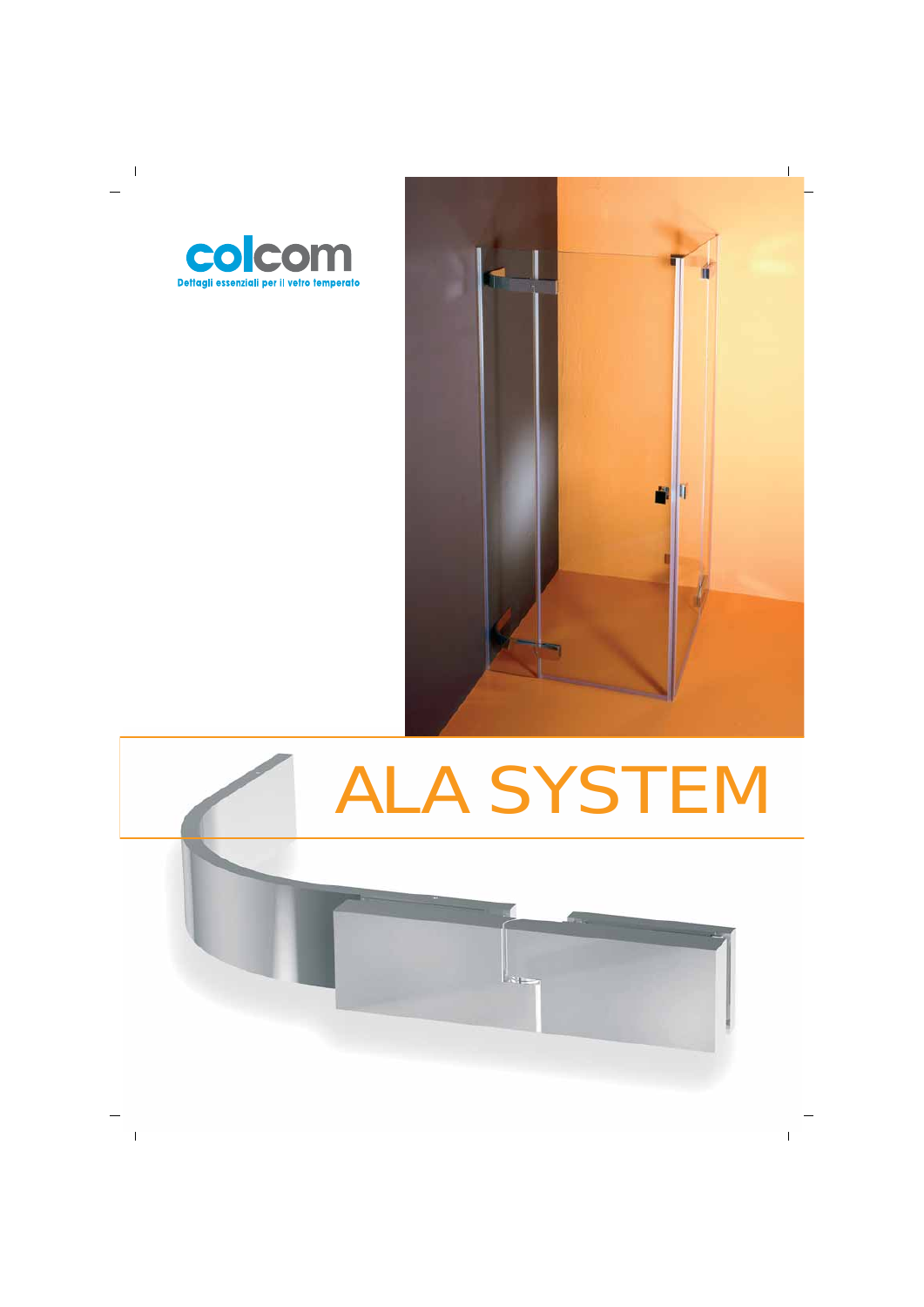

ALA SYSTEM, sistema per box doccia, è nato dalla collaborazione tra Colcom ed il noto designer Antonio Bullo.

Consente, tramite due o quattro cerniere , di sostenere e muovere un box doccia unendo fisso ed anta mobile. La cerniera e la barra ferma vetro sono accorpati in un'elegante e nel contempo raffinata soluzione di design.

Grazie alle sue particolari caratteristiche, la cerniera con alzata della porta consente di alloggiare la guarnizione assicurando la tenuta . Il kit è completo di regolazione per la compensazione a muro.

*Ala system es un kit para box ducha; ha nacido de la colaboración entre Colcom y el conocido diseñador Antonio Bullo.*

*El sistema, por medio de dos o tres bisagras, permite de soportar y mover un box ducha atando fijo y anchura móvil. La bisagra y la barra refuerzo, son juntos en un elegante y refinada solucción de diseño industrial.*

*Gracias a sus peculiaridades, la bisagra con elevación en apertura de la puerta, permite de alojar el herraje para garantizar el estanco. El kit es encluido de ajuste para la compensación a pared.*

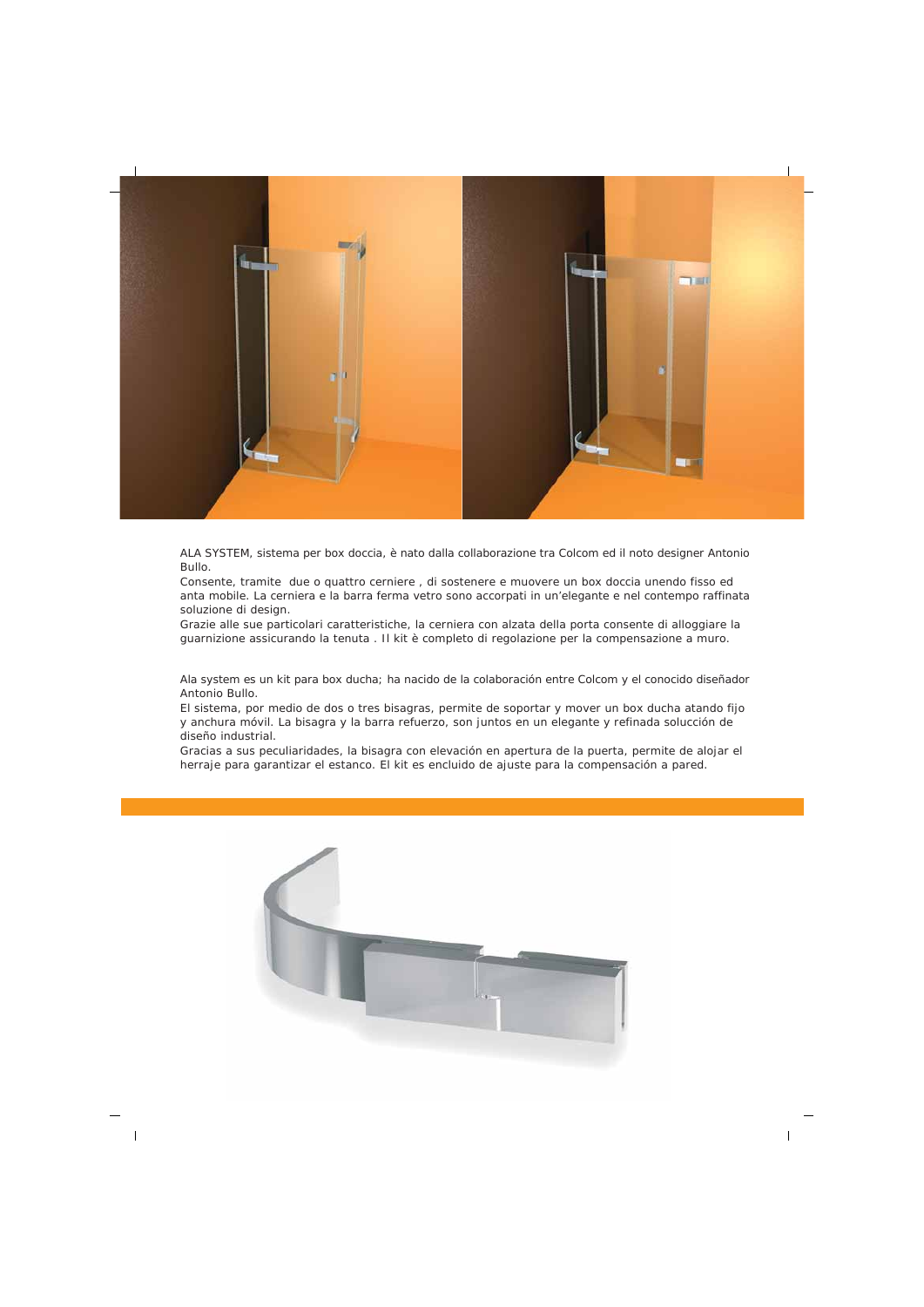

Ala System, a system for shower box, is born from the co-operation between Colcom and the wellknown designer Antonio Bullo.

It allows, through two or four hinges, to support and move a shower box, joining fixed and moving wing. The hinge and the glass stopper bar are united in an elegant and refined design solution. Thanks to its particular features, the hinge with door raising allows to house the gasket granting watertight. The kit is completed of regulation for wall compensation.

*Ala System ist ein System für Duschkabine. Es ist der Mitarbeit zwischen Colcom und dem weltberühmten Designer Antonio Bullo entsprungen.*

*Es erlaubt, eine Duschkabine durch zwei oder vier Scharniere zu halten und zu bewegen, indem es fester und beweglicher Flügel verbindet.*

*Das Scharnier und die Glasfeststellerstange sind in einer eleganten und raffinierten Designlösung zusammengelegt*

*Dank ihren besonderen Eigenschaften erlaubt das Scharnier mit Turerhebung, eine Dichtung zu lagern, so ist die Dichte versichert. Der Bausatz ist mit Regolierung für Wandkompensation versehen.*



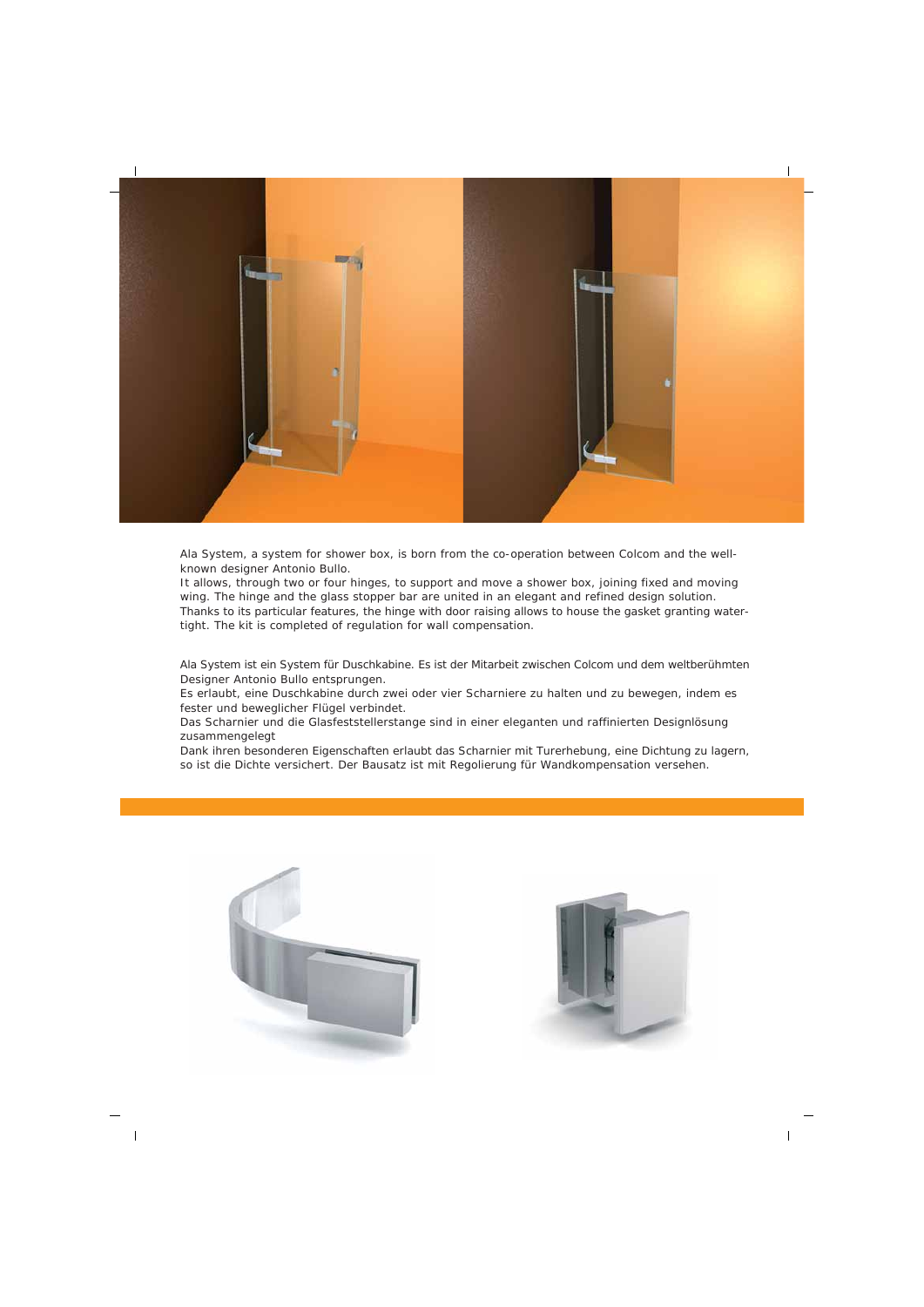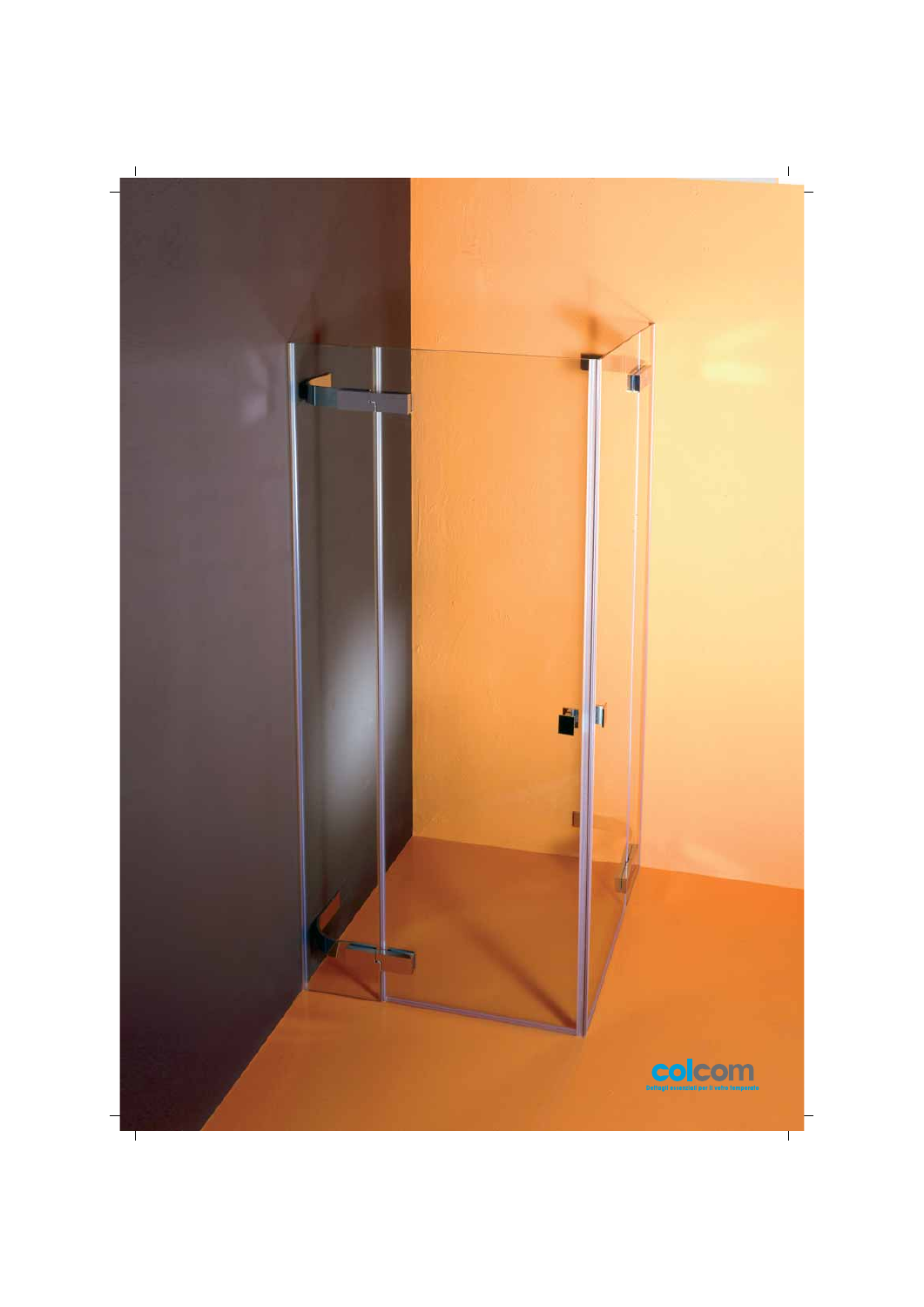



Angolare con cerniera per fisso/porta.

Angular con bisagra paa fijo puerta.

Corner unit with hinge for fixed panel/door.

Winkel mit Scharnier für feststehende Glasscheibe/Tür.



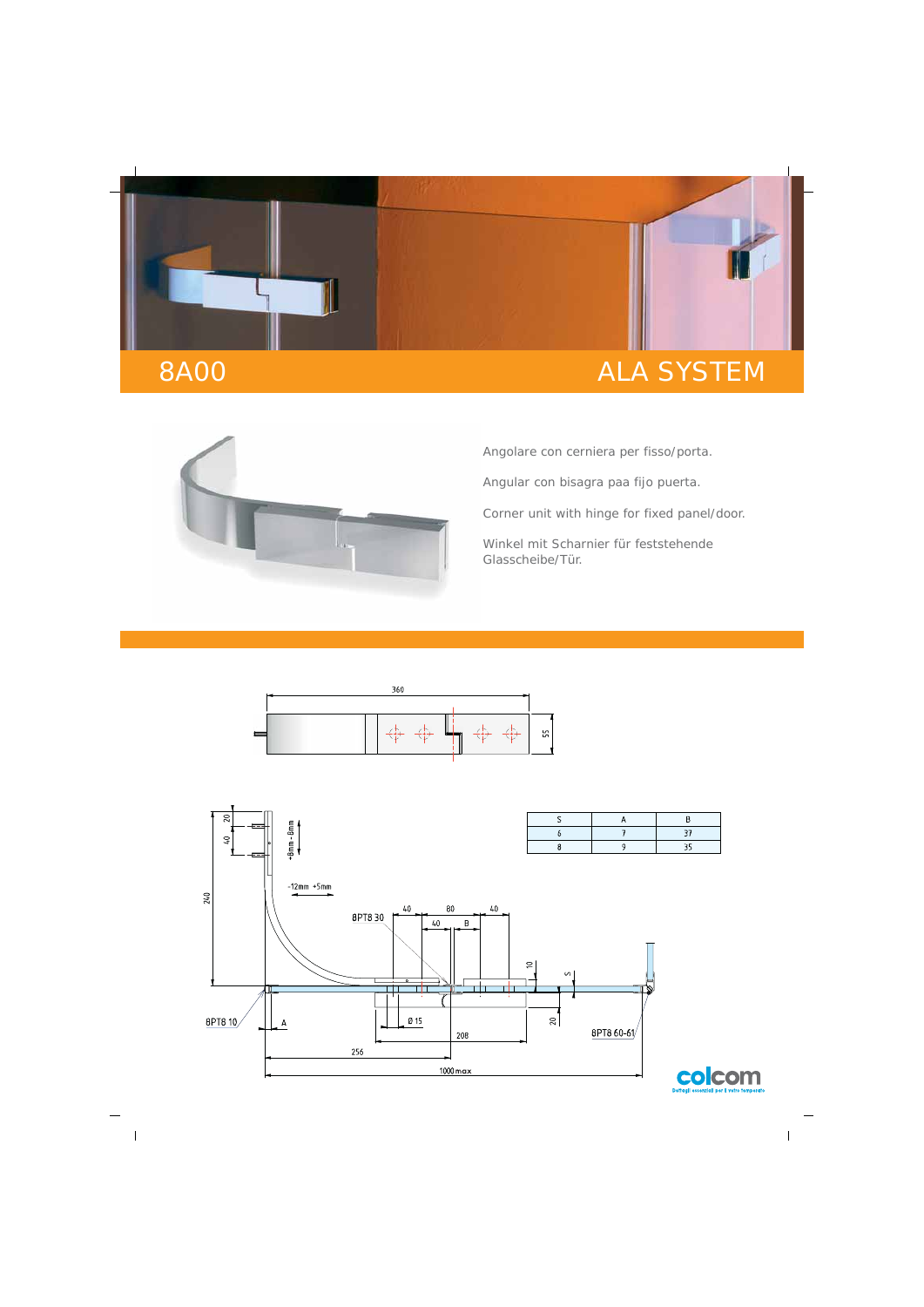



Angolare con morsetto per fisso. Angular con abrazadera para fijo. Corner unit with clamp for fixed panel. Winkel mit Klemme für feststehende.





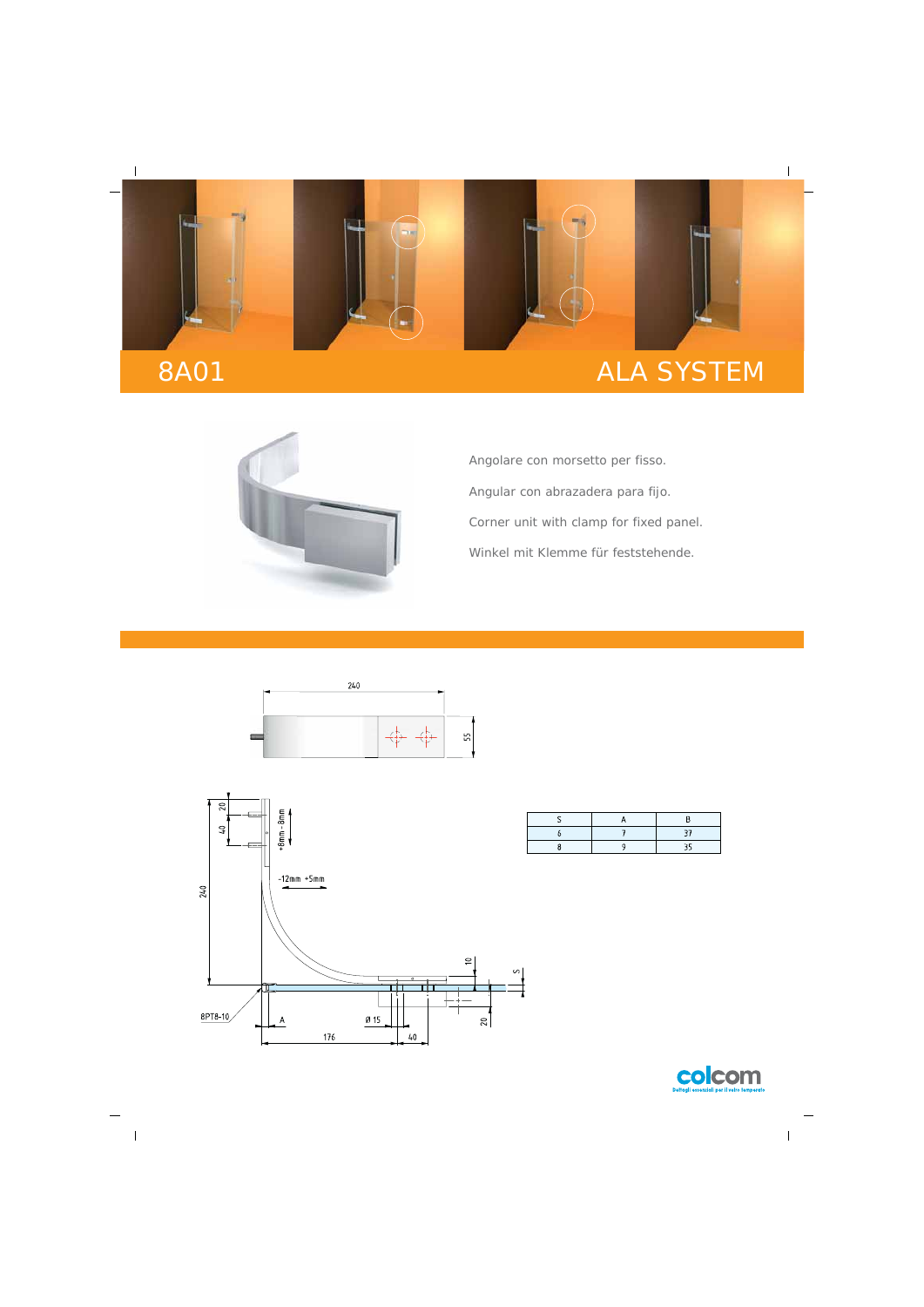



## 5A00 ALA SYSTEM

Coppia pomoli Ala system. Juego de pomos Ala system. Ala system mortice knobs. Kugelgriff-Paar Ala System.